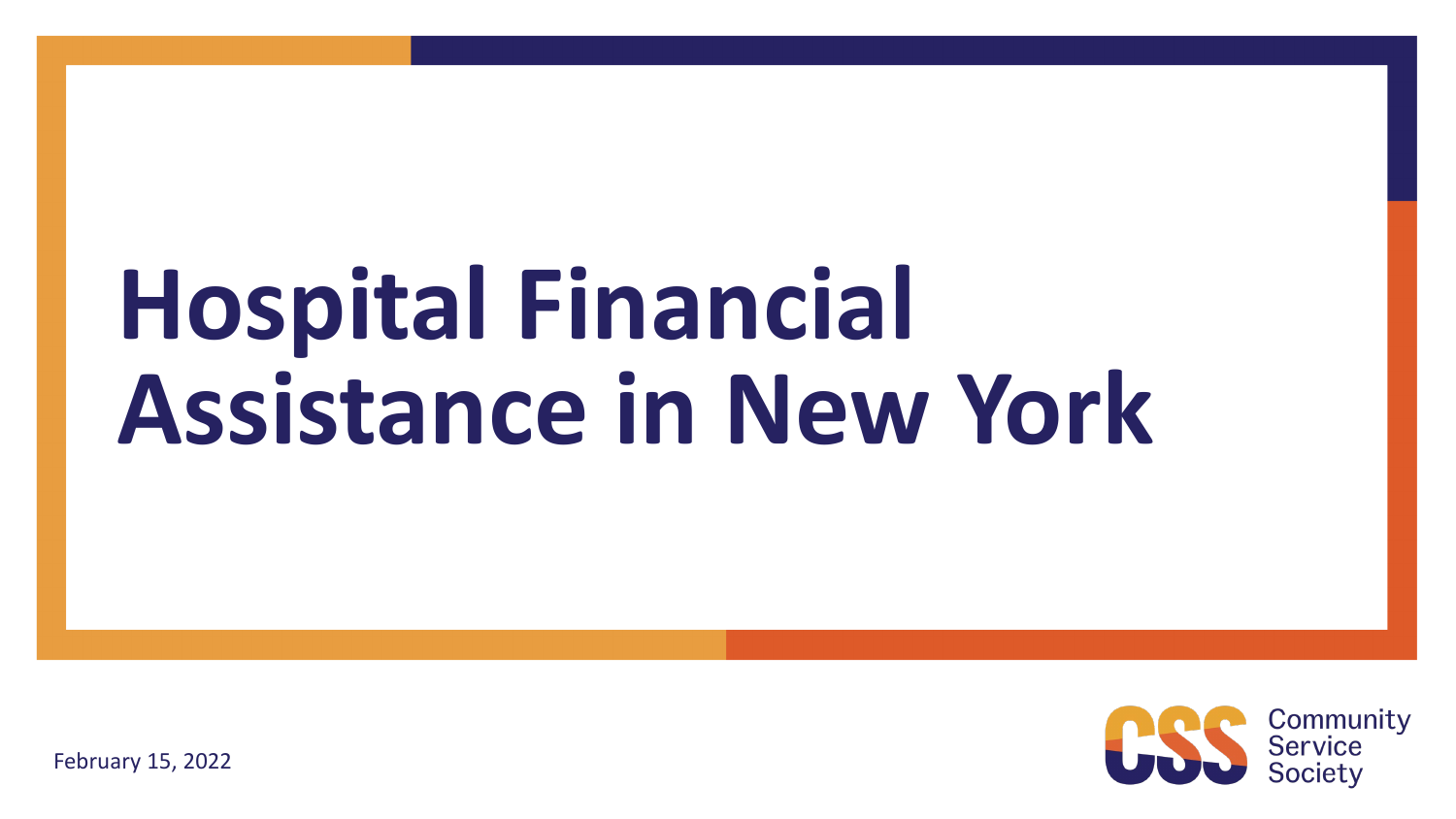### Uninsured in New York

|                                                                                                     | 2023 (Projected) |
|-----------------------------------------------------------------------------------------------------|------------------|
| Eligible to purchase Marketplace coverage, income at or<br>above 200 percent of FPL                 | 421,000          |
| • Subsidy Eligible (200 to 400 percent of FPL)                                                      | 259,000          |
| • Not Subsidy Eligible (above 400 percent of FPL)                                                   | 162,000          |
| Eligible but unenrolled in public coverage, income below<br>200 percent of FPL                      | 345,000          |
| Immigrants currently ineligible for public or Marketplace<br>coverage because of immigration status | 245,000          |
| <b>TOTAL</b>                                                                                        | 1,012,000        |
| Note: Sub-groups may not sum to total because of rounding.                                          |                  |

Source: CSSNY and Citizens Budget Commission, "Narrowing the Coverage Gap: Five Strategies to Increase Insurance Coverage in New York," January 2022, [https://www.cssny.org/publications/entry/narrowing-new-yorks-health-insurance-coverage-gap.](https://www.cssny.org/publications/entry/narrowing-new-yorks-health-insurance-coverage-gap)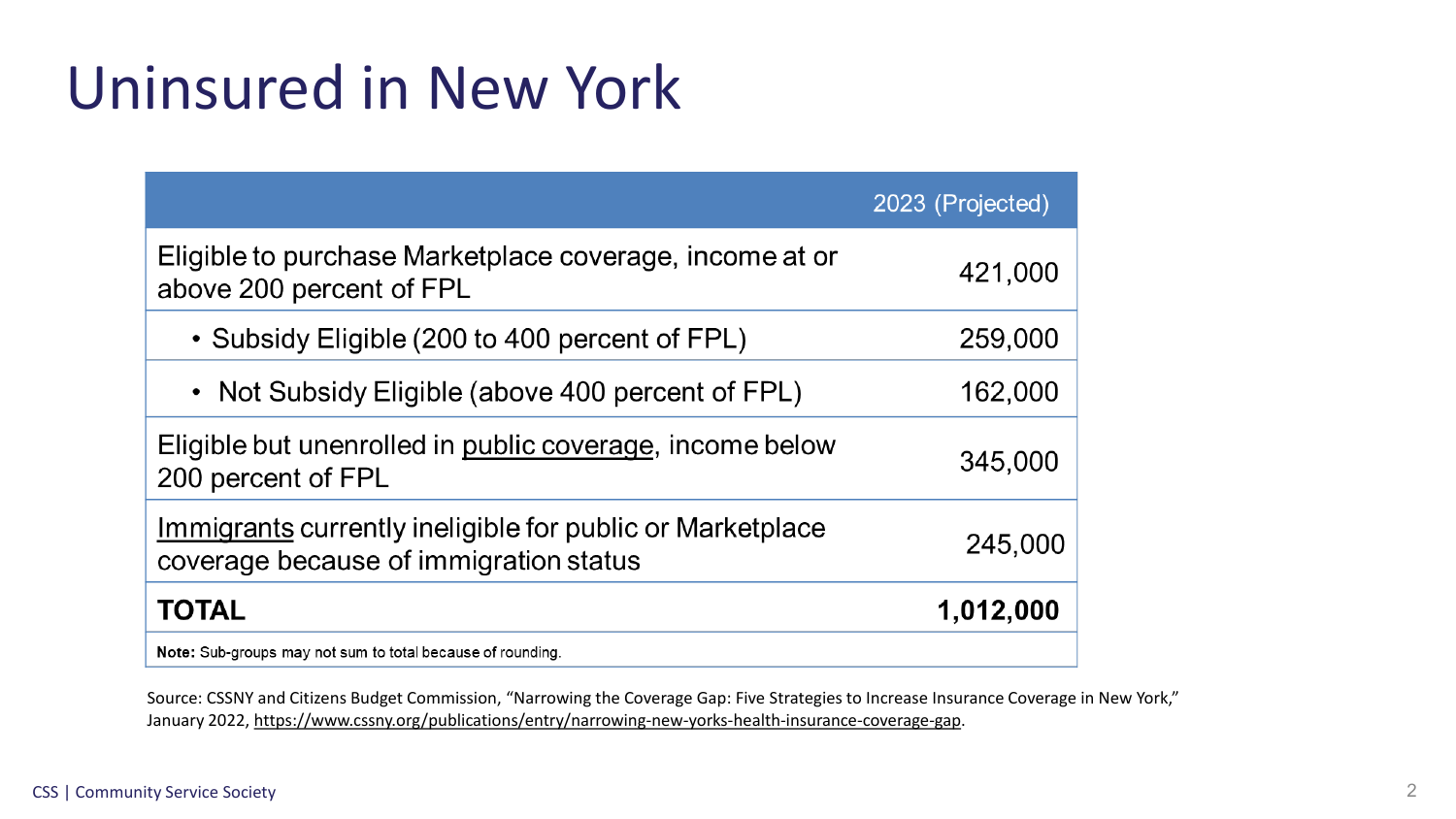### Coverage disparities based on immigration status, race, and ethnicity

| <b>Citizenship Status</b> | <b>Percent Uninsured</b> |
|---------------------------|--------------------------|
| Native-born               | 3.5%                     |
| Naturalized               | 4.7%                     |
| Not a citizen             | 21.0%                    |

| <b>Race or Ethnicity</b>            | <b>Percent Uninsured</b> |
|-------------------------------------|--------------------------|
| White                               | 3.8%                     |
| <b>Black</b>                        | 5.6%                     |
| American Indian or<br>Alaska Native | 13.9%                    |
| Asian                               | 6.7%                     |
| Hispanic or Latino,<br>any race     | 10.1%                    |

Source: United States Census Bureau, Selected Characteristics of Health Insurance Coverage in the United States (Table 22701), 2019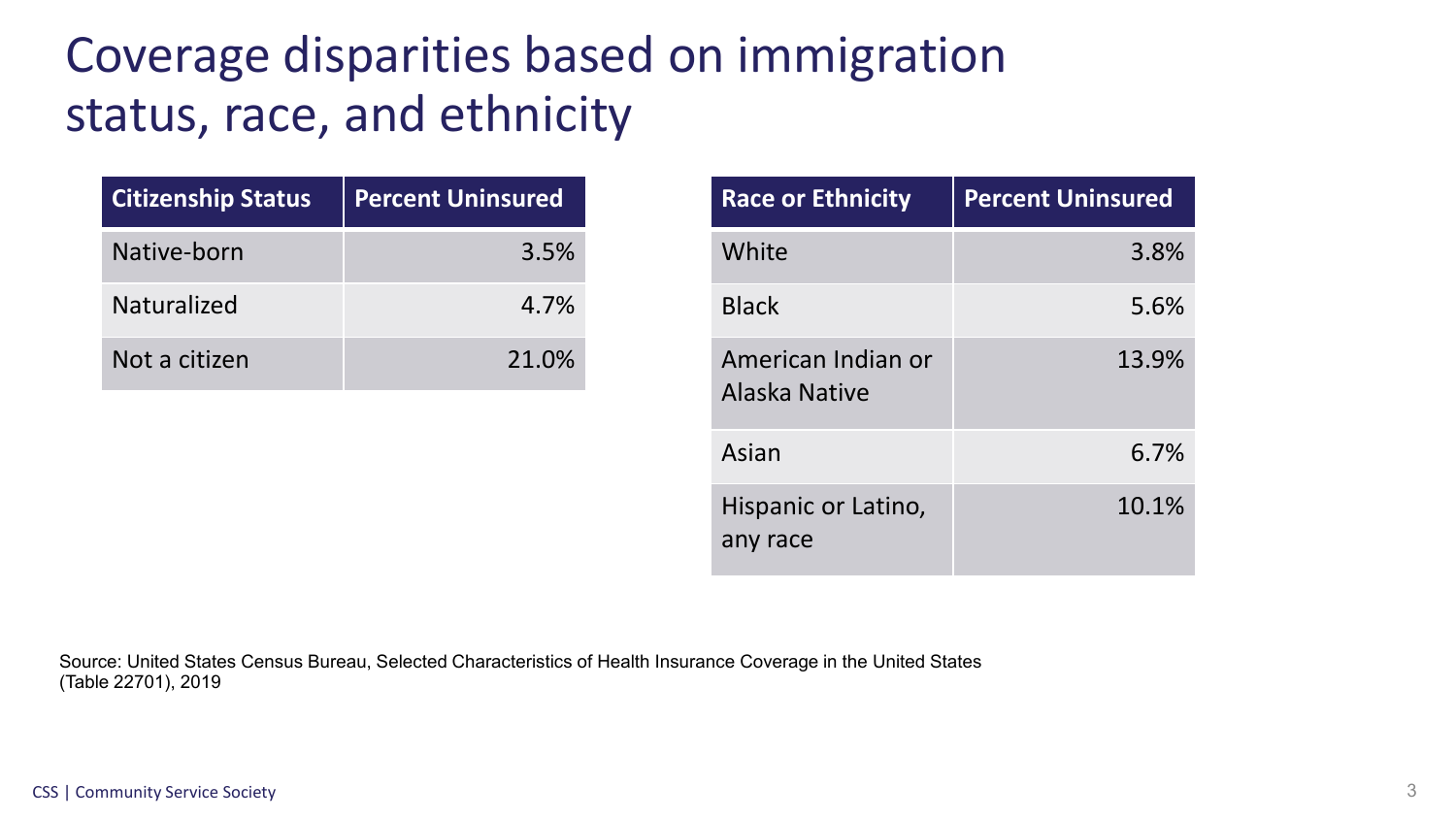### Hospital financial assistance is a lifeline for uninsured patients, but hospitals create unlawful barriers to eligibility

Amanda Dade is an immigrant from Canada and a victim of domestic abuse. Amanda went to Alice Hyde Medical Center (AHMC) in Malone, where she had emergency surgery for an ectopic pregnancy. She had no insurance and no income.

Amanda met with a social worker at AHMC, who didn't tell her about Emergency Medicaid or hospital financial assistance. She would have qualified for both programs.

Amanda recalled, "The hospital staff never informed me about charity care, which I only learned about afterwards, from a neighbor. I was turned away because of my immigration status and I thought that there was no hope."



After learning about financial assistance, Amanda applied but was told that she had to wait for her immigration papers to go through. However, hospitals may not apply an immigration status requirement for hospital financial assistance.

Amanda applied again when she received her green card and was told that she had been approved for hospital financial assistance, but only prospectively. A CHA Health Counselor helped Amanda appeal this decision.

Almost 2 years after her treatment, AMHC withdrew the bill from collections and closed her account.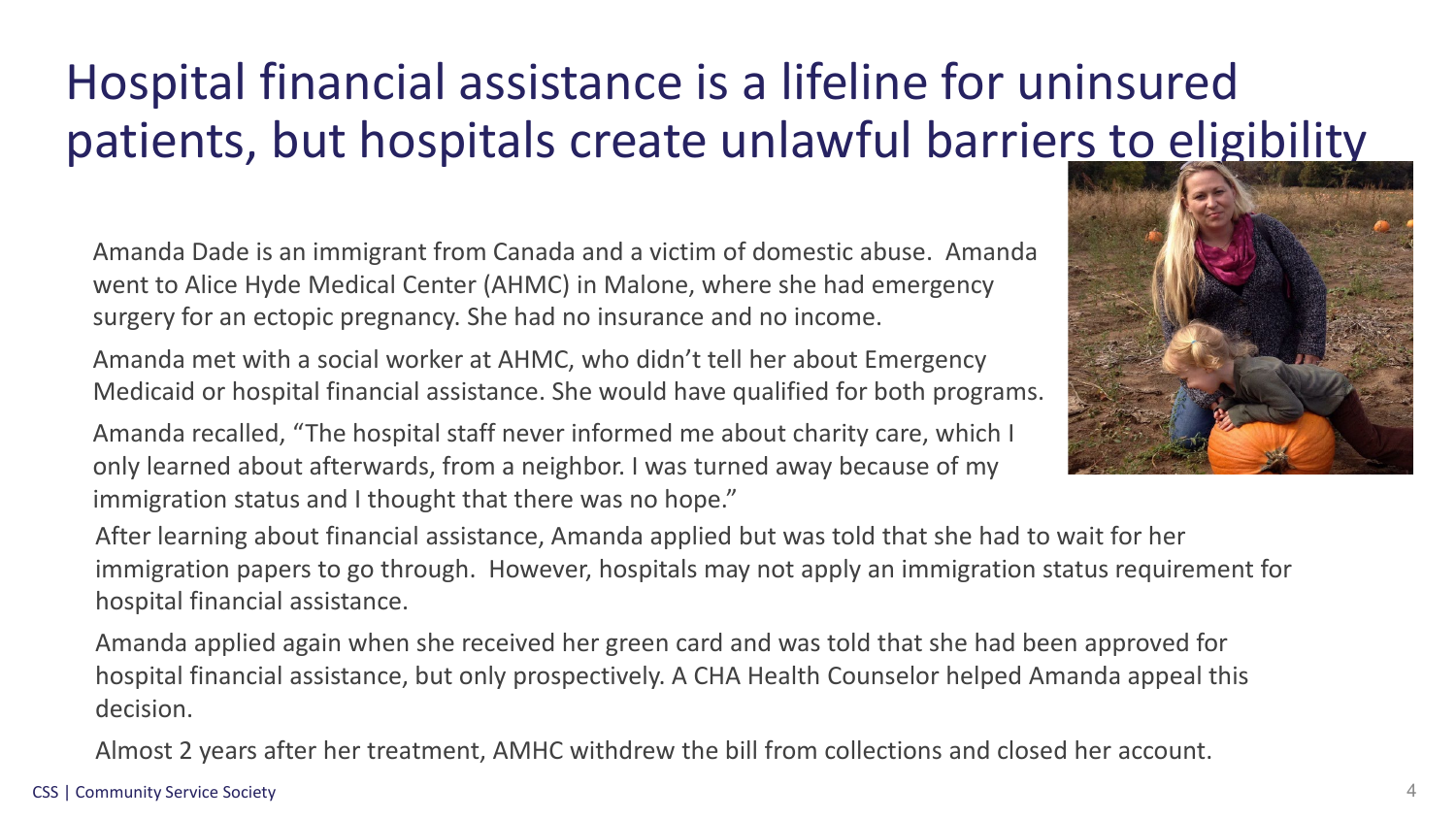### Nonprofit hospitals sue patients in NY

- **All NY hospitals are nonprofits**. However:
	- 52,000 patients were sued between 2015 and 2020
	- Median judgment is \$1,900
	- Most lawsuits are won by default
	- Most lawsuits filed by a minority of hospitals
	- Hotspots: Capital District, Long Island, many rural counties
- NY hospitals receive \$1.1 billion in State Indigent Care Pool funds to support uncompensated care
	- Hospitals are required to offer financial assistance if they take ICP funds
- Non-profit hospitals also exempt from many federal, state, and local taxes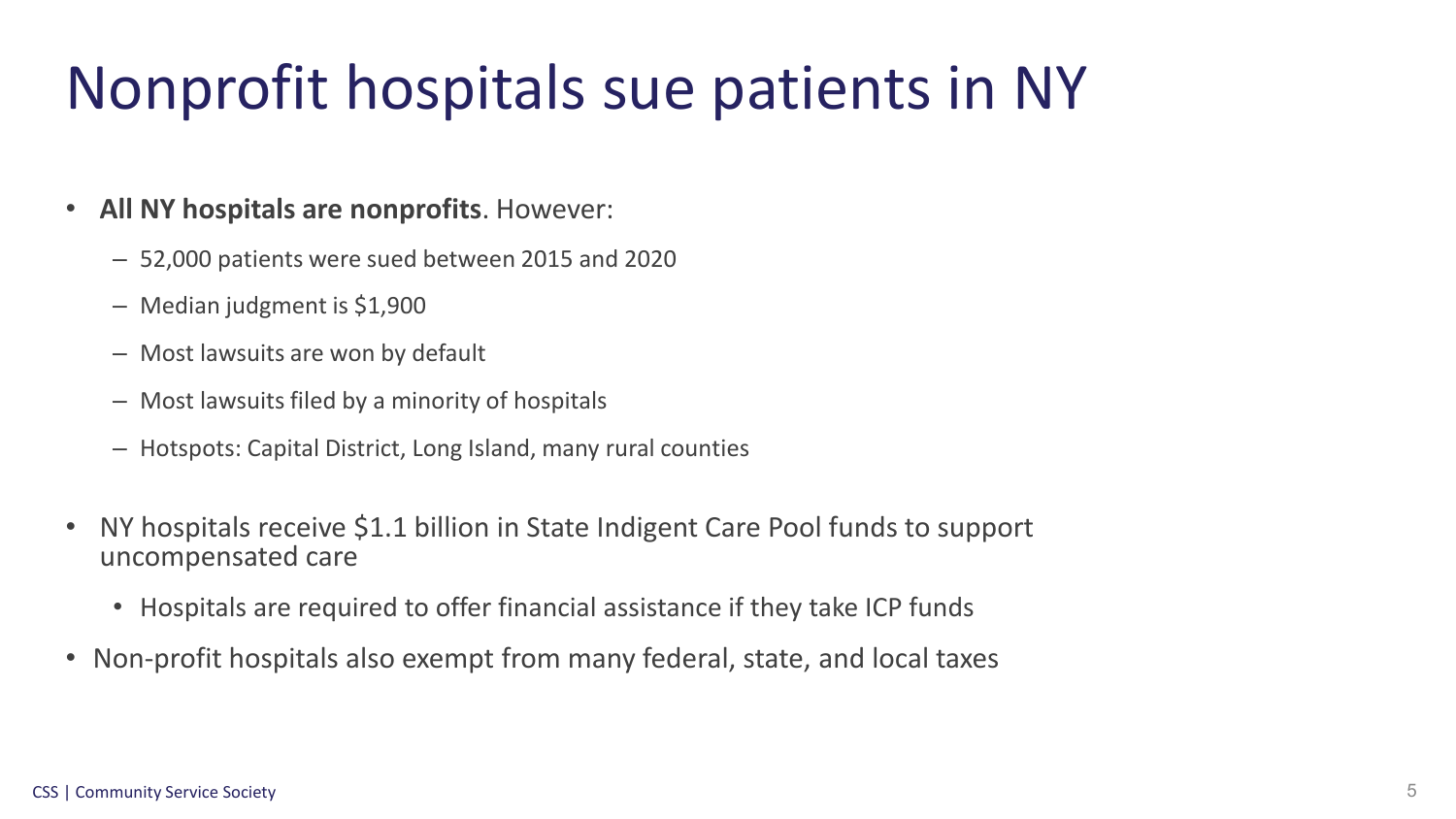### Hospital Financial Assistance Law

- 2006 Financial Assistance Law came after long fight for reform
	- Advocates documented many examples of patients who were denied care or financial assistance; most hospitals had no formal financial assistance policies
- Requires hospitals that take state funding to:
	- Establish a formal financial assistance policy
	- Give discounts to uninsured patients who can't afford care
	- Follow strict rules for application procedures
	- Use fair collections procedures
- Additional reforms created new system of allocating indigent care funding (2008 – present)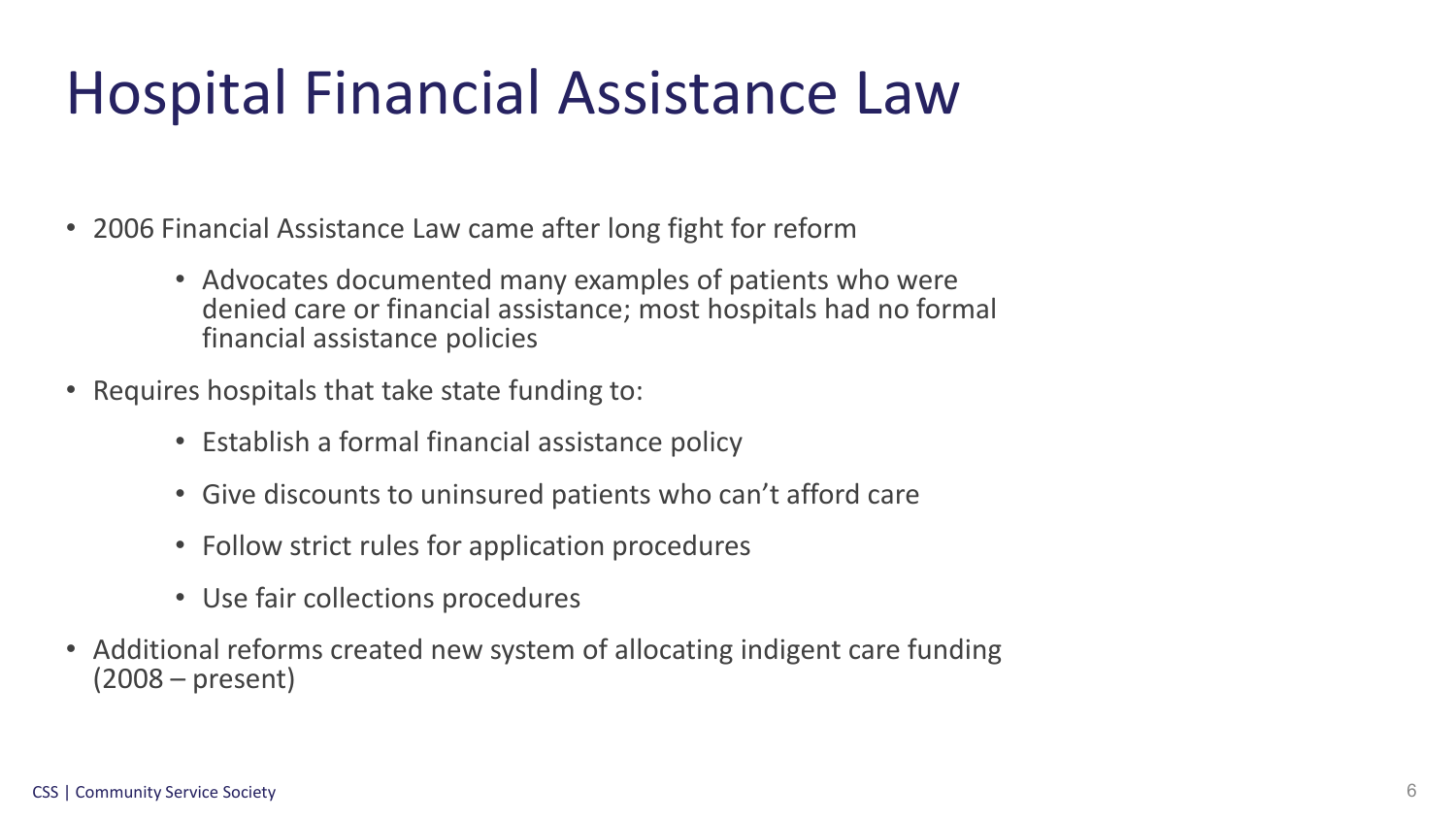### Who qualifies for HFA?

- **Patients who:** 
	- **E** Are uninsured or have exhausted their benefits
	- **EXTED Are unable to pay for services**
	- Meet the income limits
	- **E** Live within the hospital's geographic service area

(with some exceptions)

- **No immigration status requirements**
- The hospital can consider some assets of very low-income patients

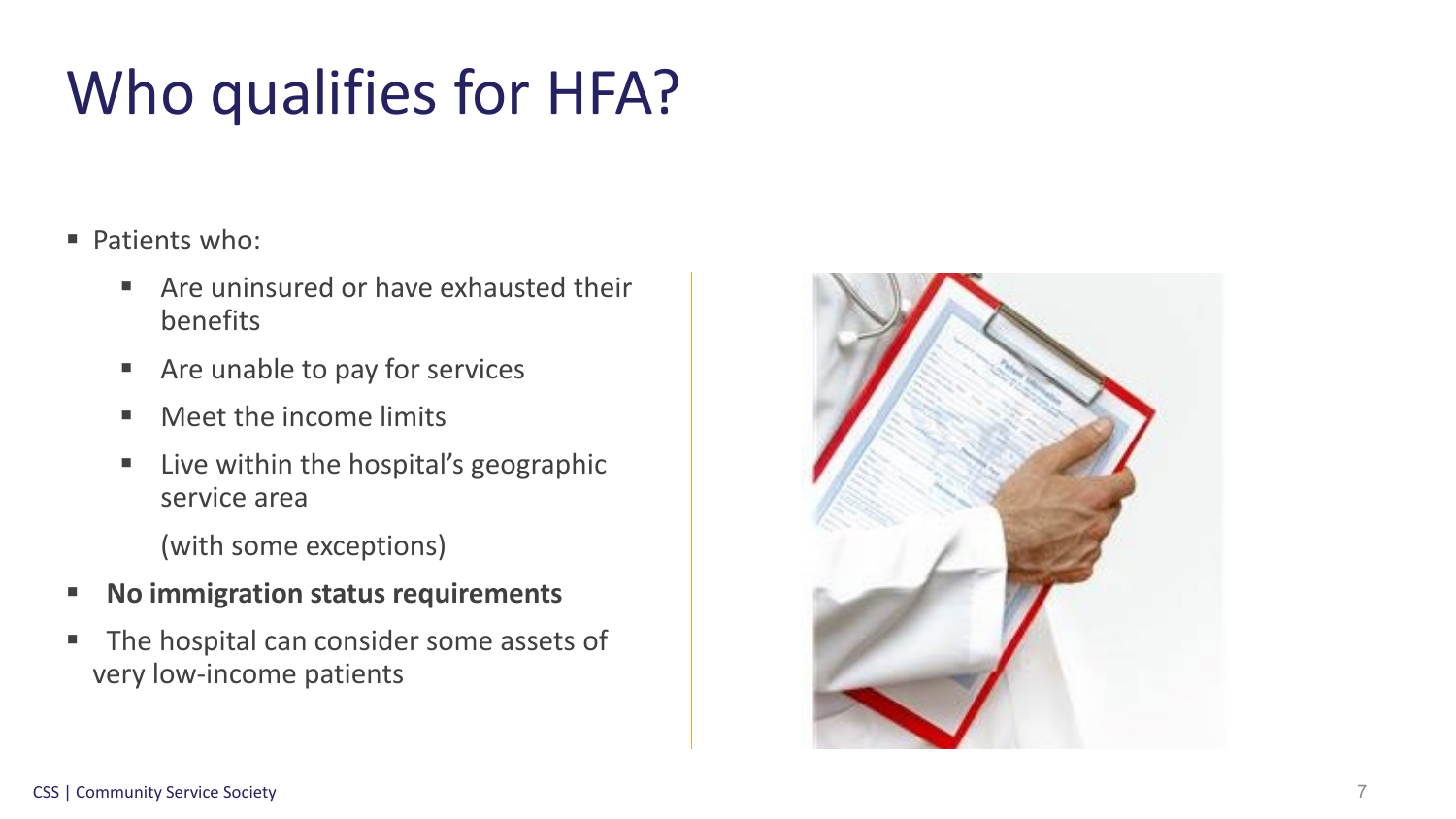### Sliding Scale Discounts

If you qualify for financial assistance the hospital has to offer you a sliding scale discount:

| Income level (\$ amount = family of<br>three) | <b>Charge</b>                      |
|-----------------------------------------------|------------------------------------|
| Below 100% FPL (\$21,960)                     | <b>Nominal Charges</b>             |
| 100% - 150% FPL (\$21,960 - \$32,940)         | Up to 20% Standardized Charge (SC) |
| 151% - 250% FPL (\$32,940 - \$54,900)         | Between 20% and 100% SC            |
| 250% - 300% FPL (\$54,900 - \$65,880)         | Up to 100% SC                      |

Nominal charges are set by the State. Some examples:

- **Inpatient services \$150/discharge**
- Adult ER/Clinic services \$15/visit
- Prenatal, labor & delivery, pediatric ER and clinic visit no charge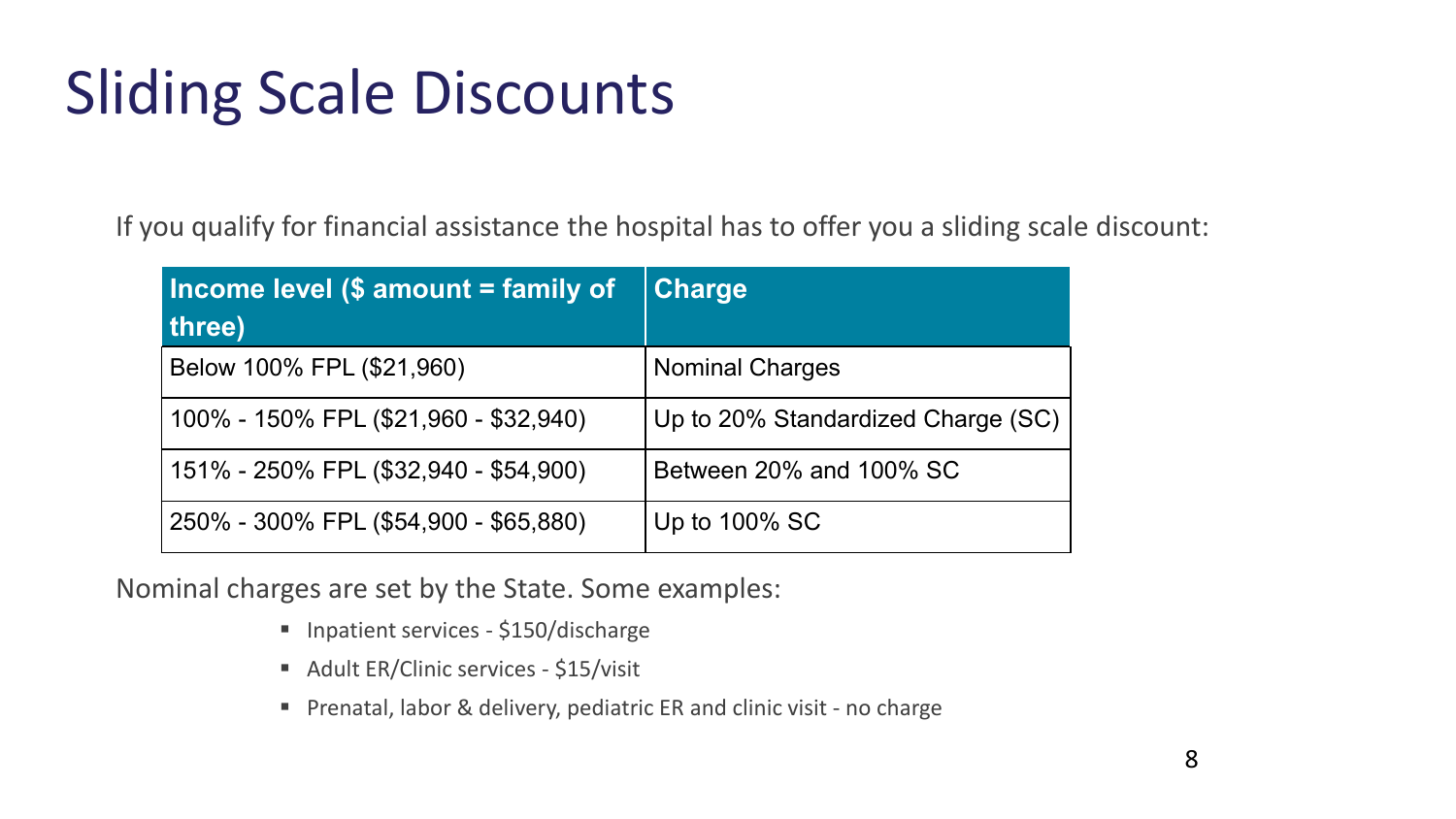## Applying for HFA

#### The hospital must:

- Post application, summary, and policy on their website
- Have a process that is not unduly burdensome
- Include information about FA on bills and statements
- Help patients with the application
- Make it available in the primary languages served by the hospital
- **Follow a minimum timeline**
- Have an appeals process
- Let patients apply for FA at the same time as they apply for Medicaid

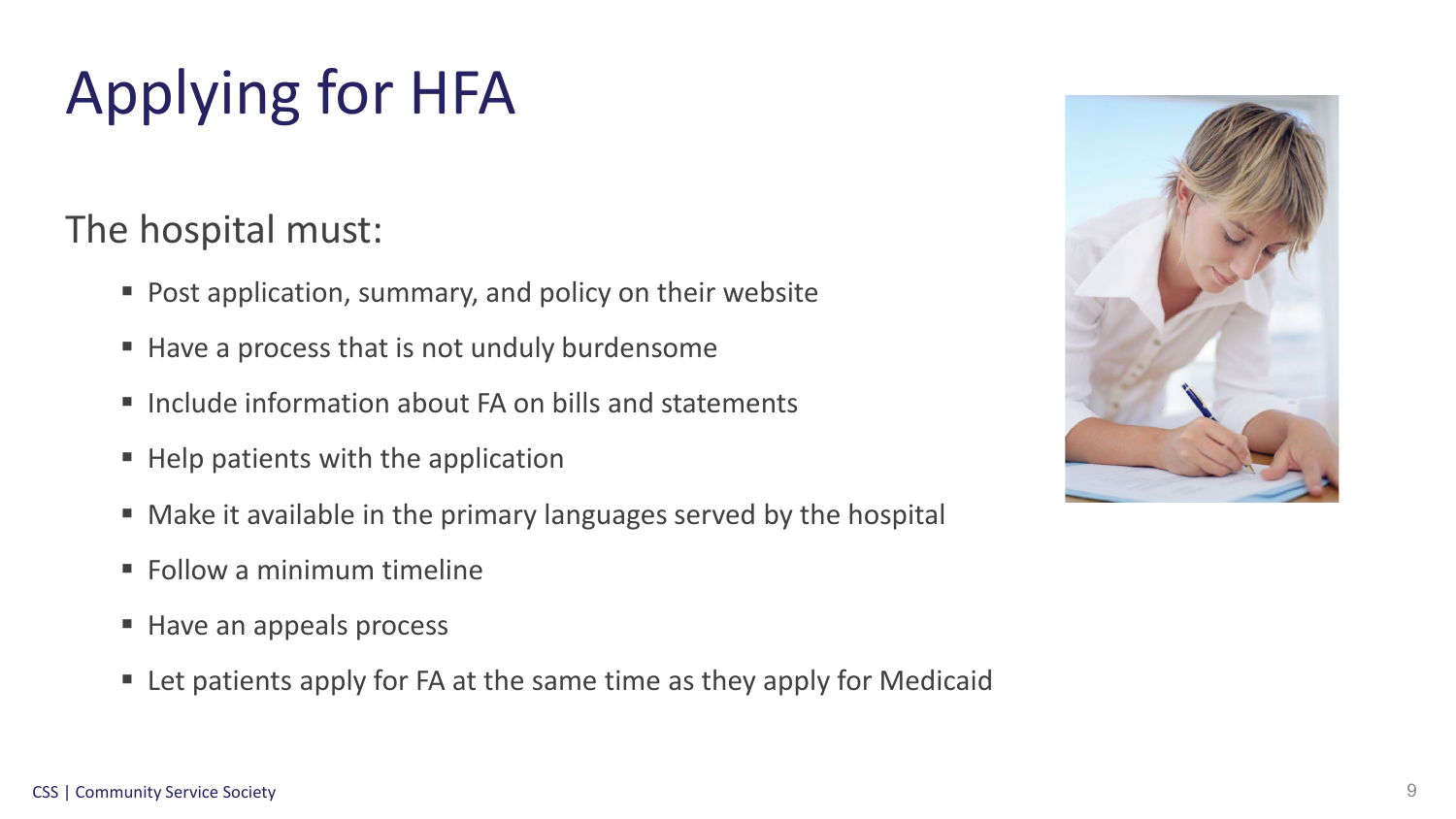### Hospitals create unlawful barriers

Hospitals are not allowed to:

- **Require a social security number**
- **Require tax returns or other IRS documentation**
- **Deny an application based on a credit score**
- **Forward an account to collections while an application is** pending
- **Consider assets of patients with income over 150% FPL**
- Ask for information about a patient's monthly bills

| ROM |
|-----|
|     |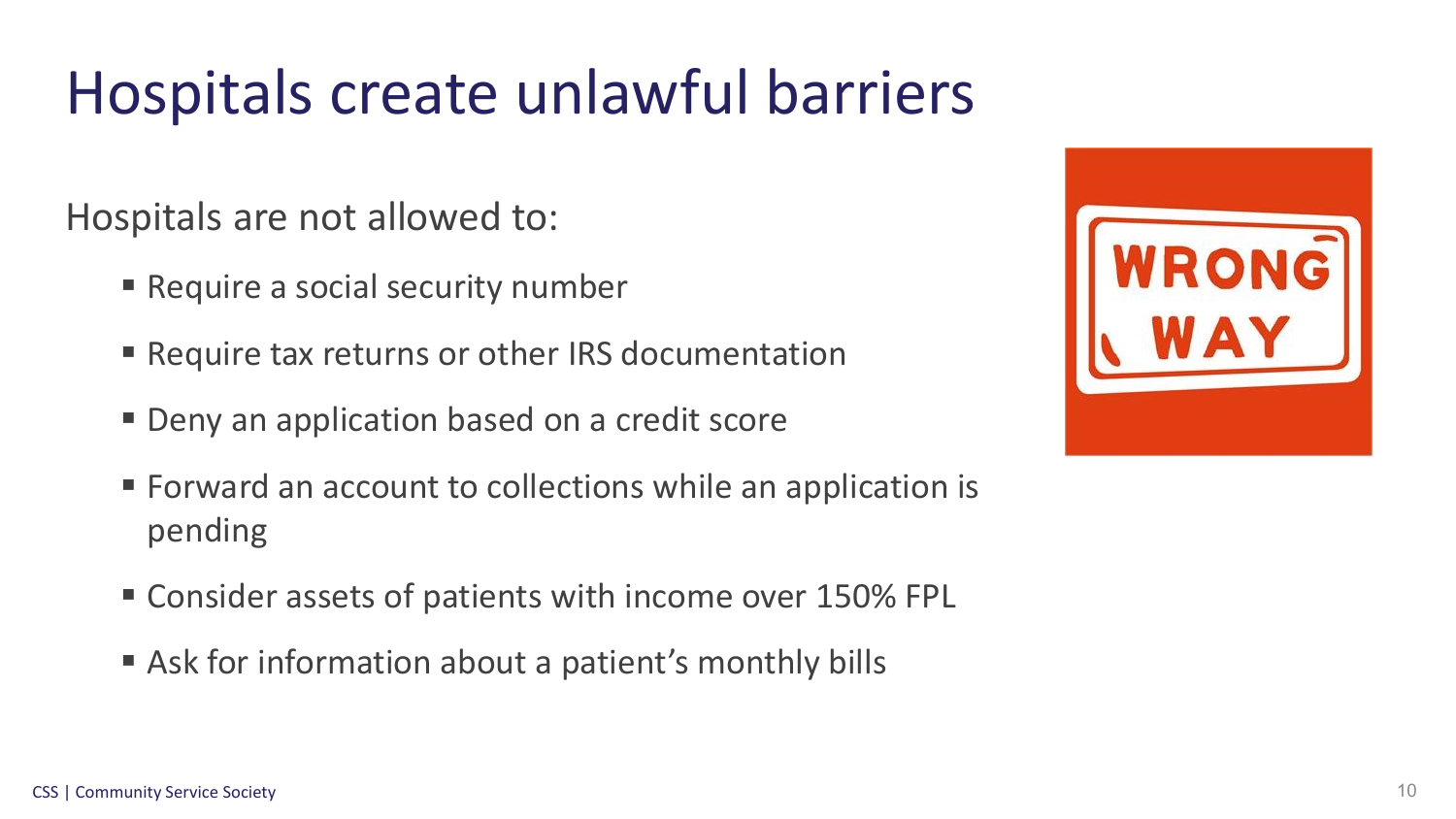### HFAL audit failed to fix problems

In 2018, CSS reviewed audit results and found the audit system needed improvements

1. Passing score was effectively 63% of all questions

DOH only based score on 40 of 52 audit questions Hospitals only needed to score at least 80% on remaining 40 questions

- 2. Hospitals that passed weren't required to correct any errors
- 3. DOH based grades on the hospital's self-assessment without verifying
- 4. Lower audit scores were correlated with offering less assistance

2021 update: hospital scores getting worse!

| Non-Compliant Answers in Hospital Financial Assistance Law Audits |      |      |           |      |  |
|-------------------------------------------------------------------|------|------|-----------|------|--|
| 2012                                                              | 2013 | 2014 | 2016-2017 | 2018 |  |
| 855                                                               |      | 497  | 360       | 447  |  |





#### UENCES

**SAFETY-NET HOSPITALS ARE SHORTCHANGED** 

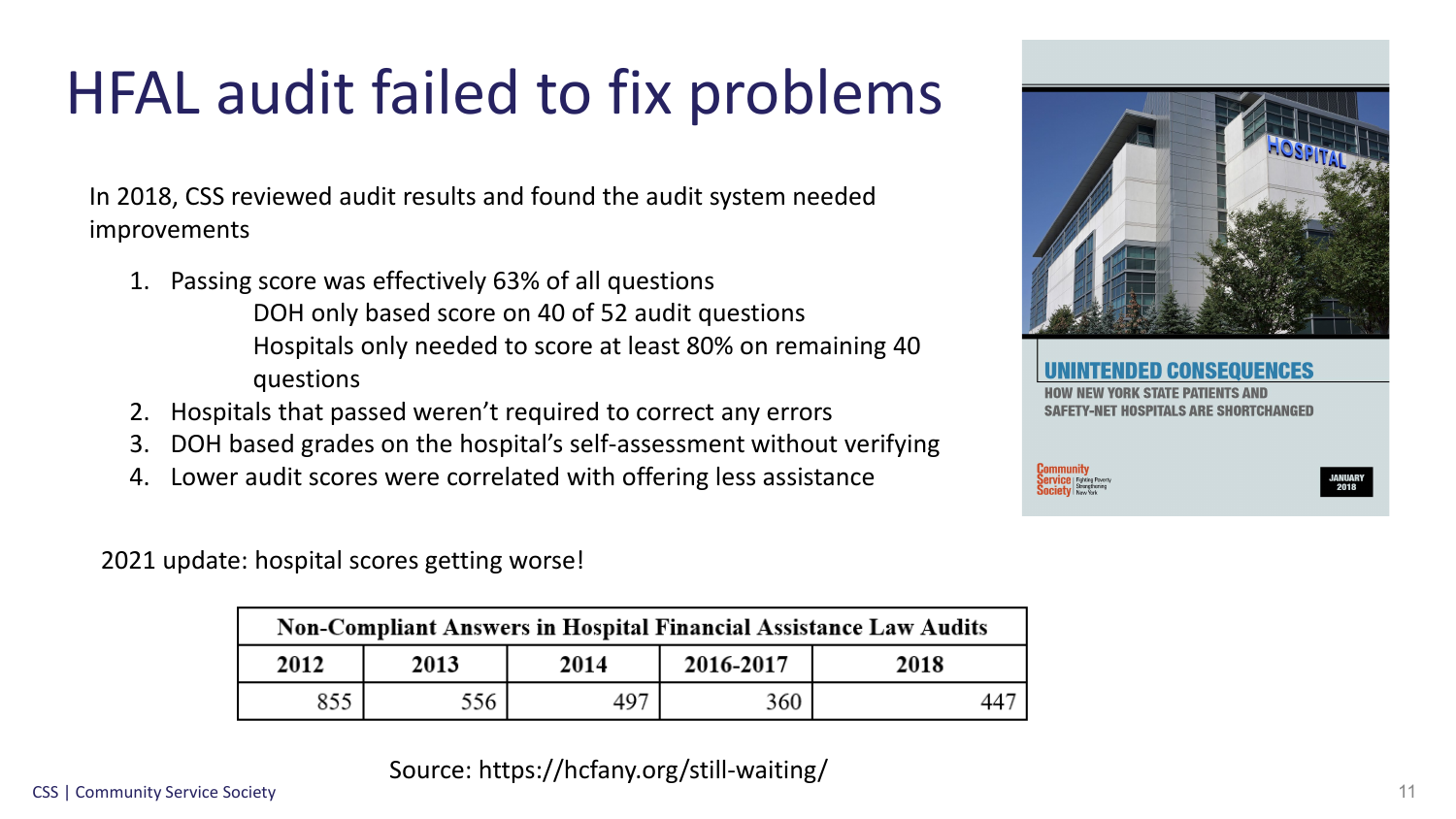## Modernize HFAL - S7625/A8441:



Makes it easier for patients to find out about, apply for, and receive hospital financial assistance.

Requires hospitals to:

- Use one uniform application
- Offer assistance up to 600% of the FPL instead of 300%
- Remove asset tests
- Cover all providers in the hospital
- Add additional consumer protects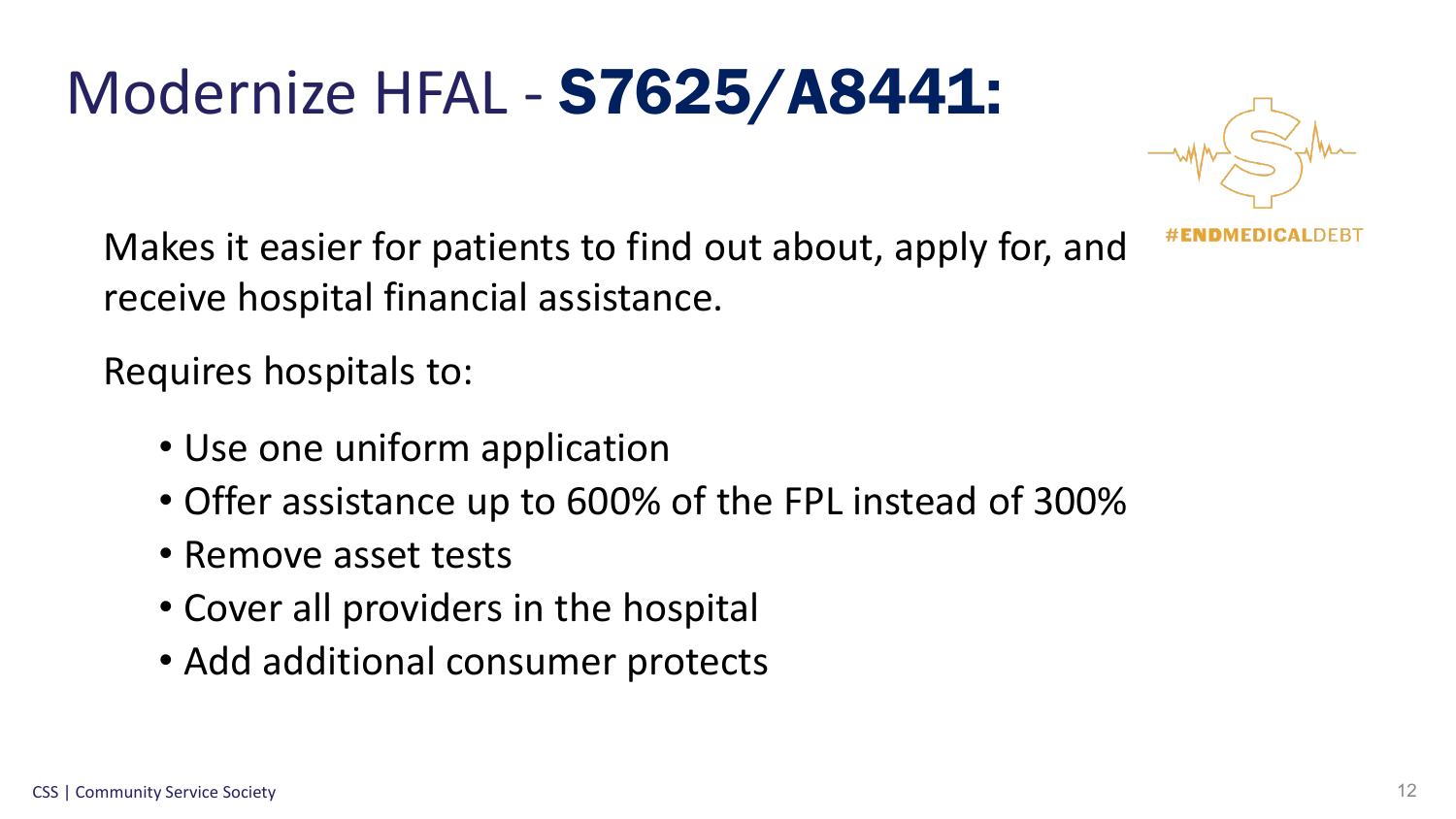### CSS reports on HFAL

- *Unintended Consequences: How New York [State Patients and Safety-Net Hospitals are](https://www.cssny.org/publications/entry/unintended_consequences)  Shortchanged*, by Carrie Tracy, Elisabeth Benjamin, and Amanda Dunker, January 2018.
- *[Incentivizing Patient Financial Assistance: How to](https://www.cssny.org/publications/entry/incentivizing-patient-financial-assistanceFeb2012)  Fix New York's Hospital Indigent Care Program*, by Elisabeth Benjamin, Arianne Slagle, Carrie Tracy, January 2012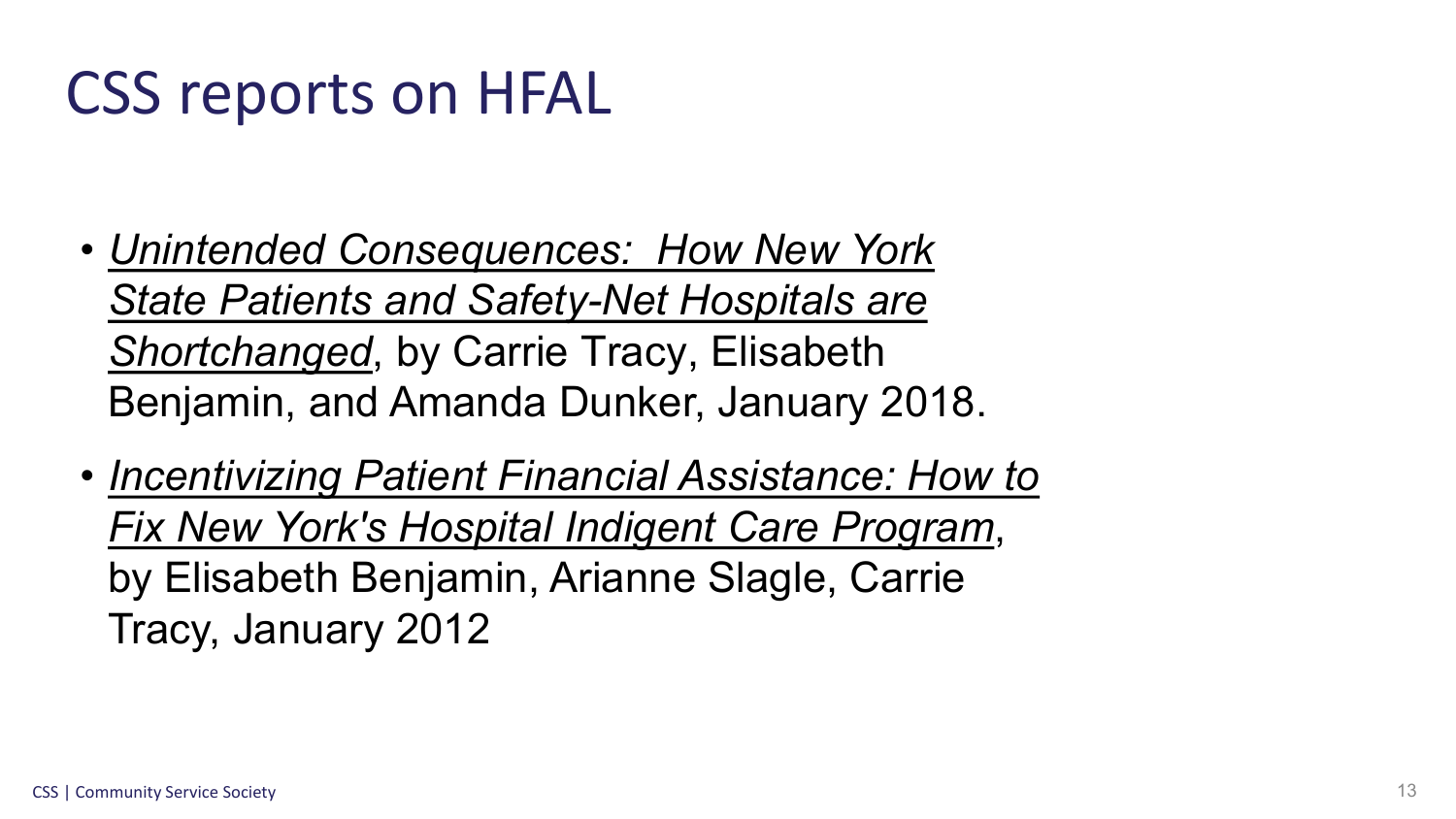

If you have any questions about hospital financial assistance, call Community Health Advocates at:

## **888-614-5400**

www.communityhealthadvocates.org